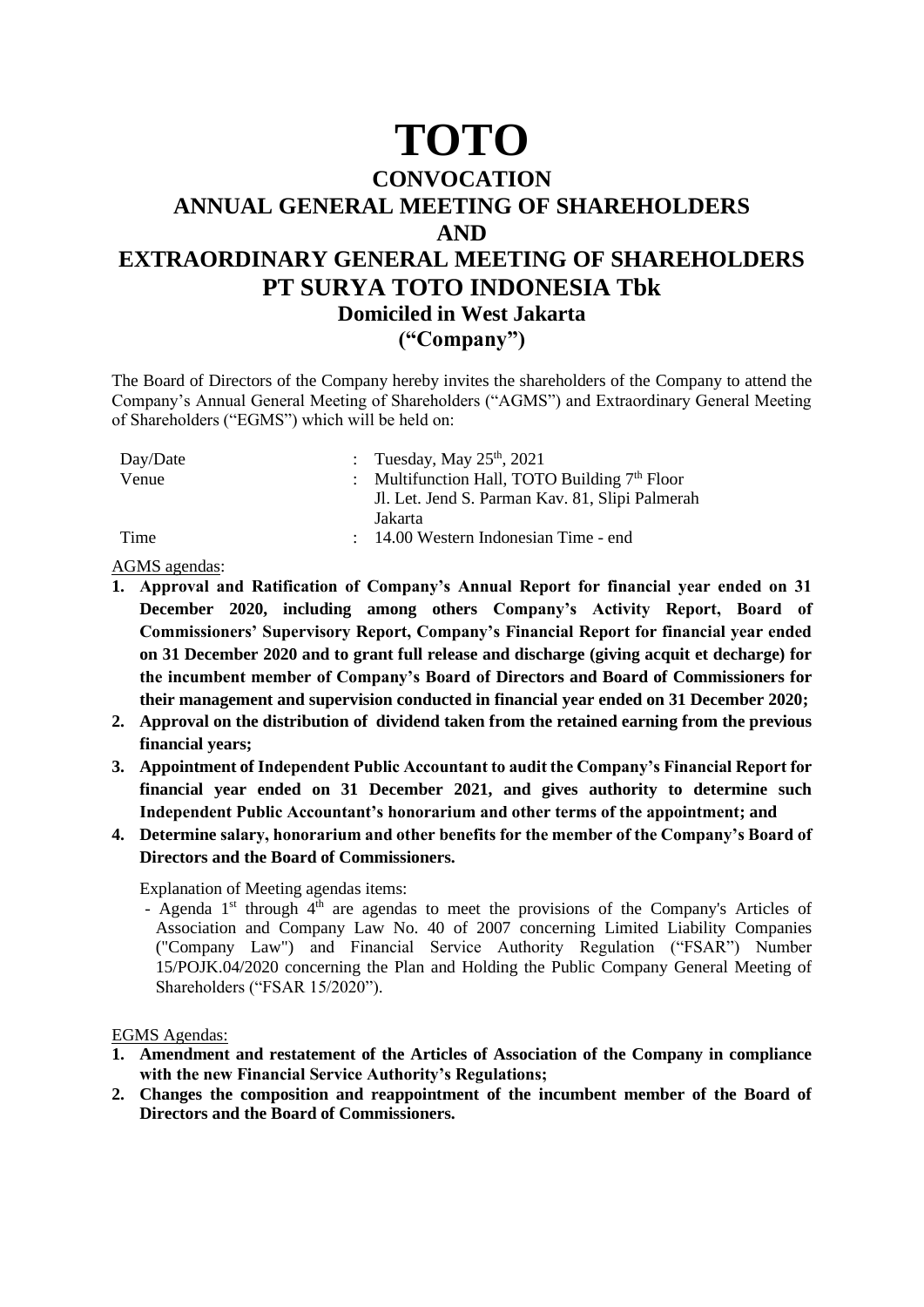Explanation of EGMS Agendas :

- This 1<sup>st</sup> agenda was held to comply with FSAR 15/2020, FSAR Number 16/POJK.04/2020 concerning the Implementation of Public Company General Meeting of Shareholders Electronically, FSAR Number 14/POJK.04/2019 concerning the Changes of the FSAR Number 32/POJK/04/2015 concerning the Public Company's Capital Addition with Pre-Emptive Right.
- The  $2<sup>nd</sup>$  agenda of the Meeting was held in connection with the Company's need to change the composition of the Company's management in accordance with Article 94 paragraph (1), Article 111 paragraph (1) of the Company Law, and Article 17 paragraph 6 of the Company's Articles of Association.

Notes :

- 1. The Company will not send a separate invitation to the Shareholders. This notice of advertisement is in accordance with Article 13 paragraph 4 of the Articles of Association and constitutes an official invitation for the Company's Shareholders. This summons can also be seen on the Company's website https://www.investor.toto.co.id/rups , website of the Indonesia Stock Exchange and on the eASY.KSEI website [https://easy.ksei.co.id.](https://easy.ksei.co.id/)
- 2. Those entitled to attend or be represented at the Meeting are:
	- a. For the Company's shares that have not been included in the Collective Custody, only the shareholders or authorized shareholders of the Company, whose names are registered in the Register of Shareholders at the Company's Securities Administration Bureau ("BAE"), PT BSR Indonesia on the **April 30th, 2021** until the closing of the trading of the Company's shares on the Indonesia Stock Exchange on that date.
	- b. b. For the Company's shares which are in the Collective Custody, only shareholders or authorized shareholders whose names are registered in the account holder or custodian bank at PT Kustodian Sentral Efek Indonesia ("KSEI") on **April 30th, 2021** up to the closing of the trading of the Company's shares on the Indonesia Stock Exchange on that date.
- 3. By prioritizing the principle of caution and vigilance towards the development of the latest conditions related to the Corona Virus Disease pandemic (COVID-19) and referring to the Financial Services Authority Regulation No. 15 / POJK.04 / 2020 the Planning and Organisation of General Meetings of Shareholders of Public Companies, the Company hereby advises Shareholders to authorize their presence through the granting of power of attorney including voting and submitting questions with the following conditions:
	- a. The Company prepares 2 (two) types of power of attorney to Shareholders, namely Conventional Power of Attorney which can be downloaded through the Company's website or using e-proxy which can be accessed electronically via the website https://easy.ksei.co.id ("eASY.KSEI").
		- i. Conventional Power of Attorney power of attorney covering voting as well as questions on each agenda item. The power of attorney that has been completed and signed along with the supporting documents can be sent a scanned copy via email: toto.indonesia@toto.co.id and adm.efek@bsrindonesia.com. The original power of attorney must be sent by registered letter to the Company's Securities Administration Bureau ("BAE"), namely PT BSR Indonesia and received by BAE no later than Monday, May  $24<sup>th</sup>$ ,  $2021$  at 16.00 WIB, with the following address: PT BSR Indonesia Gedung Sindo Lt. 3, Jl. Wahid Hasyim No. 38, Menteng, Jakarta Pusat 10340 Tel: 021 - 80864722 Fax: 021-80615575;
		- ii. Electronic Power of Attorney or e-Proxy that can be accessed through eASY.KSEI - a power of attorney system provided by KSEI to facilitate and integrate power of attorney from the Shareholders without scrip which shares are in KSEI collective custody to their proxies electronically through eASY website. KSEI (https://easy.ksei.co.id) no later than 1 (one) working day prior to the date of the Meeting which is on Monday, May  $24<sup>th</sup> 2021$  at 12.00 West Indonesia Time. Shareholders who will use eASY.KSEI can download the